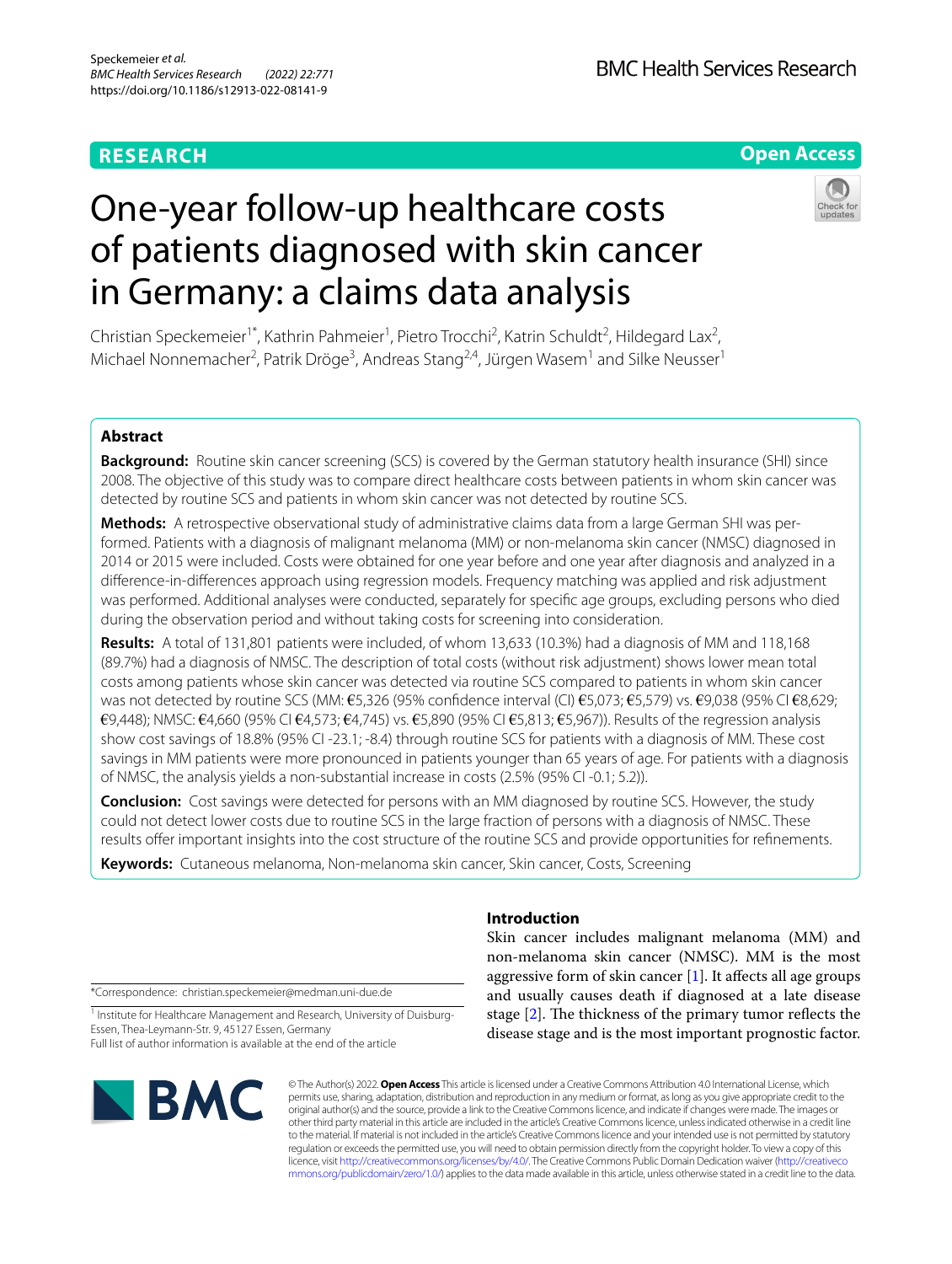Therefore, early diagnosis is critical to the survival of MM patients [[3](#page-8-2)]. Basal cell carcinoma (BCC) and squamous cell carcinoma (SCC) are the most common types of NMSC. Approximately ¾ of NMSCs are BCCs, which rarely metastasize and are therefore hardly ever lifethreatening [\[4](#page-8-3)]. Prevalence is infuenced by regional UV radiation, sunshine hours and sociodemographic factors [[5\]](#page-8-4).

In Germany, around 22,890 persons were diagnosed with MM in 2018, while 199,400 persons were diagnosed with NMSC [[6\]](#page-8-5). For MM, age-standardized incidence rates have increased since the early 1970s. More than ten times as many individuals are being diagnosed with MM nowadays compared to 40 years ago [[7\]](#page-8-6). A marked shortterm increase in NMSC occurrence could be observed in recent years, which can partly be explained by the introduction of a nationwide routine skin cancer screening (SCS) program [[8,](#page-8-7) [9](#page-8-8)]. A precursory pilot program was developed from 1999 onwards in the federal state of Schleswig–Holstein. Based on an observed decrease in MM mortality, the nationwide routine SCS program was introduced in July 2008. Germany is the frst country in the world that offers a mass screening program for skin cancer  $[10, 11]$  $[10, 11]$  $[10, 11]$  $[10, 11]$ . Aim of the implementation was to increase early detection of MM and NMSC  $[12]$  $[12]$  $[12]$ . The routine SCS enables individuals insured by the statutory health insurance (SHI) aged 35 years or more to undergo a biennial screening for skin cancer. The screening can be performed by both general practitioners and dermatologists after certifcation in the feld of skin cancer. In case an abnormal result is found by a general practitioner, a referral to a dermatologist must be made for further clarifcation [[12](#page-8-11)].

According to the principle of economic efficiency (Wirtschaftlichkeitsgebot) which is anchored in § 12 Social Code Book V (Sozialgesetzbuch V), health insurance services in Germany have to be sufficient, expedient and cost-efective; they may not go beyond what is necessary. Accordingly, the corresponding guideline (Krebsfrüherkennungs-Richtlinie) of the Joint Federal Committee (Gemeinsamer Bundesausschuss) stipulates regular evaluations of the quality and goal attainment of the routine SCS [[12\]](#page-8-11).

A number of studies have analyzed the efectiveness of routine SCS in Germany. While results concerning the reduction of MM mortality are heterogeneous, they indicate a presumable increase in the detection of skin cancer in earlier stages [\[13](#page-8-12)[–15\]](#page-8-13). In a recently published study, routine data of AOK PLUS insured persons with a MM diagnosis from Saxony were analyzed. Insured persons in whom skin cancer was detected via routine SCS showed better survival rates than insured persons in whom skin cancer was detected outside of the routine SCS (hazard ratio 0.62; 95% confdence interval 0.48–0.80). However, the authors suppose that the diference could be e.g. due to healthy screen bias or the detection of the disease at earlier stages [[16\]](#page-8-14). Based on data of the initial pilot program from Schleswig–Holstein, Stang et al. [[17\]](#page-8-15) estimated the number needed to screen to avoid one MM death to be around 34,000, when a risk reduction due to screening of 50% is assumed. The authors conclude that routine SCS in Germany has not yet shown a visible positive efect at the population level [\[17\]](#page-8-15). Another evaluation commissioned by the Joint Federal Committee analyzed physicians' documentation data related to routine SCS. Due to specifc characteristics of the datasets, only limited assertions could be derived [[18\]](#page-8-16). So far, only one research project has addressed the efects of routine SCS on health care utilization and costs in Germany. Based on claims data from a German SHI, Krensel et al. [[19\]](#page-8-17) have compared costs of 6,041 patients diagnosed with skin cancer via routine SCS vs. costs of 6,749 patients diagnosed with skin cancer outside of the routine SCS program. Krensel et al. took screening costs for all insured persons into account, regardless of whether they were diagnosed with skin cancer or not. While treatment costs were lower for patients in the routine SCS group, these savings were outweighed by screening costs per detected skin cancer, leading to increased costs of €872–964 per patient diagnosed by routine SCS.

In this study, we want to contribute to the emerging knowledge by analyzing direct healthcare costs for the year after diagnosis of skin cancer between patients in whom skin cancer was detected by routine SCS and patients in whom skin cancer was not detected by routine SCS based on a large cohort of statutory insured persons. Due to diferences in prevalence, prognosis and course of disease, MM and NMSC will be analyzed separately. By this means, this analysis aims to provide diferentiated information on the fnancial consequences of routine SCS. The study is part of a larger research project funded by the innovation fund (Innovationsfonds, grant number 01VSF18001).

### **Methods**

#### **Study design and cohort**

A retrospective observational study was performed. Nationwide claims data was provided in a anonymized form by the AOK Research Institute (Wissenschaftliches Institut der AOK, WIdO). The AOK is a large SHI provider covering about 27 million people in Germany, which represents around one third of the German population.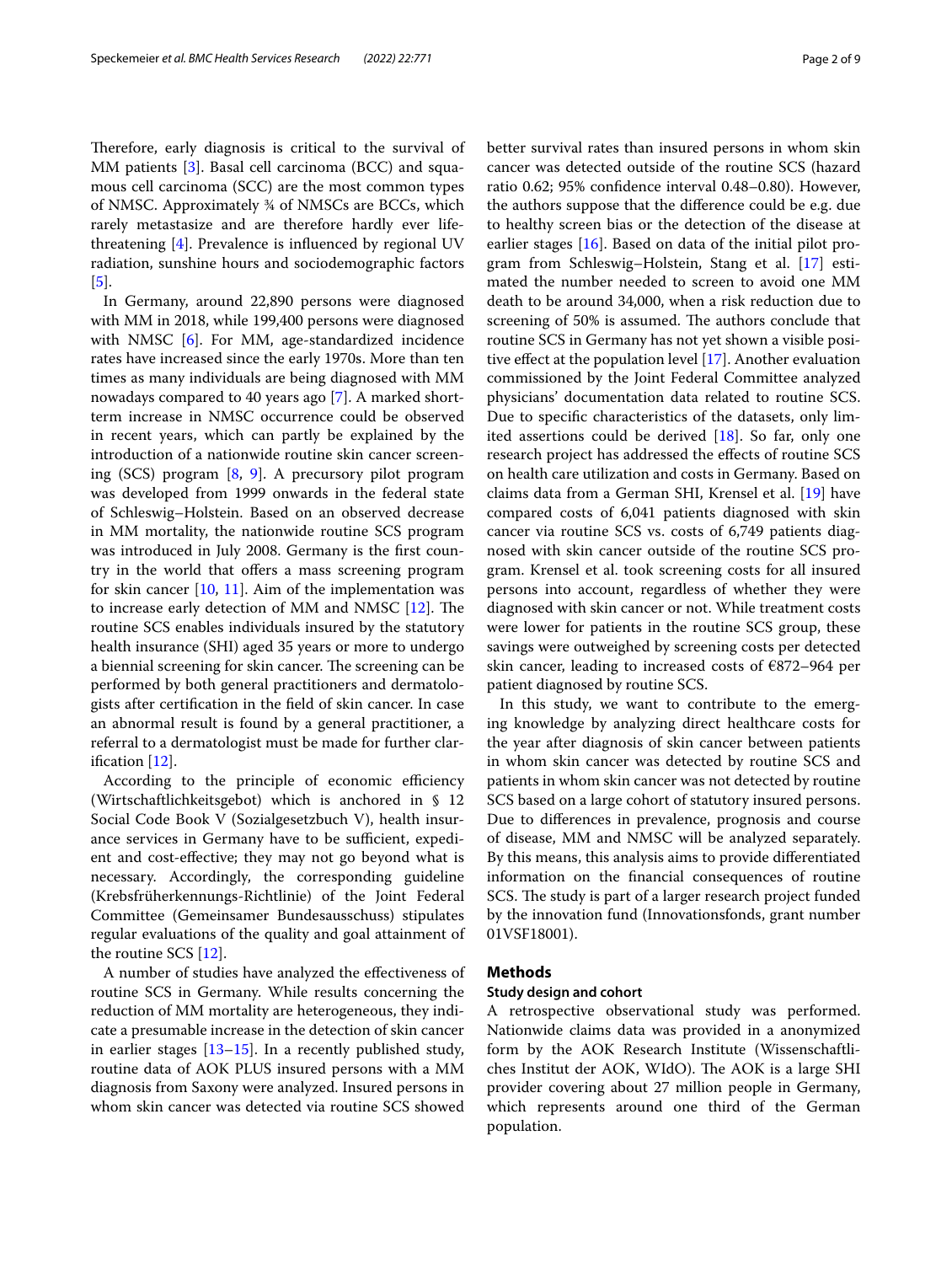A sample of 450,000 AOK-insured persons diagnosed with skin cancer was provided by WIdO. Due to data restrictions, these insureds were randomly drawn from a total number of 586,475 AOK insured persons diagnosed with skin cancer in 2014/15. Of these, patients with an initial inpatient or outpatient diagnosis of skin cancer in the years 2014 or 2015 were included. Initial diagnosis defnes patients who did not have a suspected or confrmed diagnosis of skin cancer in the 24 months before diagnosis. Individuals with an age between 35 (lower age limit for routine SCS) and 100 years were included if they were insured by the AOK for at least five years. Furthermore, a tumor-associated surgical treatment and/or a tumor-associated medical treatment had to be performed in the twelve months before or the six months after diagnosis of skin cancer. A tumor-associated surgical treatment was defned if the patient received at least one surgical treatment from a list of pre-defned treatments. A tumor-associated medical treatment was defned if the patient received one or more prescriptions according to the pharmaceutical registration number (Pharmazentralnummer, PZN) or the Anatomical Therapeutic Chemical (ATC) code from a list of pre-defned prescriptions. A complete list of included codes will be published elsewhere. Persons with diagnosis of MM (International Classifcation of Diseases (ICD) code C43) and NMSC (ICD code C44) were assessed separately. Persons who have been identifed with both MM and NMSC were assigned to the cohort of the skin cancer which was diagnosed first. The date of diagnosis was defined as the date of discharge (inpatient and outpatient hospital care) or the date of service provision (outpatient care). Persons were assigned to the screening group if a routine SCS according to fee schedule item (Gebührenordnungszifer) 01745 or 01746 was performed in the three months prior to diagnosis of skin cancer. Thus, patients were assigned to four diferent groups, depending on tumor entity (C43; C44) and the pattern of tumor detection.

#### **Resource utilization and cost analyses**

A calculation of the total costs in the year before and after diagnosis of skin cancer was carried out. The charges considered in the analysis comprise data on direct costs contained in the claims data in six areas, namely (i) inpatient hospitalization costs, (ii) outpatient hospitalization costs, (iii) costs for pharmaceuticals, (iv) outpatient healthcare costs, (v) remedy costs and (vi) costs for rehabilitation paid by the health insurance. Analysis was performed from the SHI perspective and thus, net costs without copayments were considered. Total costs in these six areas were analyzed. For pharmaceutical costs, the date of submission by the pharmacy was considered and for remedy costs, the invoice date was considered instead of prescription date. Due to the structure of the claims data, inpatient hospitalization costs, outpatient healthcare costs and costs for rehabilitation were only available for time periods (i.e., timespan from beginning to end of treatment). Only costs that occurred in the relevant observation period were included (on a pro-rata basis). For example, in cases that fell in both the preand post-observation periods, the costs were allocated proportionally over the days in the respective period. Diferences between groups were tested for signifcance according to Mann–Whitney-U-test.

#### **Statistical analysis**

A regression analysis was undertaken to predict the cost diferences of patients who underwent routine SCS compared to patients diagnosed outside of the routine SCS. Statistical analysis was performed with SAS V9.4 (SAS Institute Inc., Cary, NC, USA). A diference-in-diferences (DiD) approach was applied to control for possible background changes in outcomes that occur with time. For the DiD estimation, a pre-observation period of one year was defned, which ended one day before the date of skin cancer diagnosis. A generalized linear model with log link and gamma distribution was ftted to the data by means of maximum likelihood estimation and by estimating the parameters of the model via an iterative fitting process. The distribution was determined based on a modifcation of the Park's test for heteroscedasticity proposed by Manning & Mullahy [\[20\]](#page-8-18). For the group of persons with an MM diagnosis, the test resulted in a parameter estimate of 1.89 (1.86–1.92) and for the group of persons with an NMSC diagnosis, the parameter estimate was 1.84 (1.83–1.85). As parameter estimates close to 2 indicate a gamma distribution, this distribution was used.

Frequency matching was applied. Included persons were matched by diagnosis (C43, C44), five-year age group, sex, and federal state of residence. To control for possible differences between the two groups and limit the potential for bias, the regression analysis adjusted for the Elixhauser Comorbidity Index and Pharmacy-based Metric. The Elixhauser Comorbidity Index is a risk adjustment measure based on distinctive ICD codes  $[21]$  $[21]$  $[21]$ , which was adapted to the  $10^{th}$ Revision of ICD (ICD-10) by Quan et al. [[22](#page-8-20)]. The Pharmacy-based Metric was developed to explain variation in healthcare utilization based on the ATC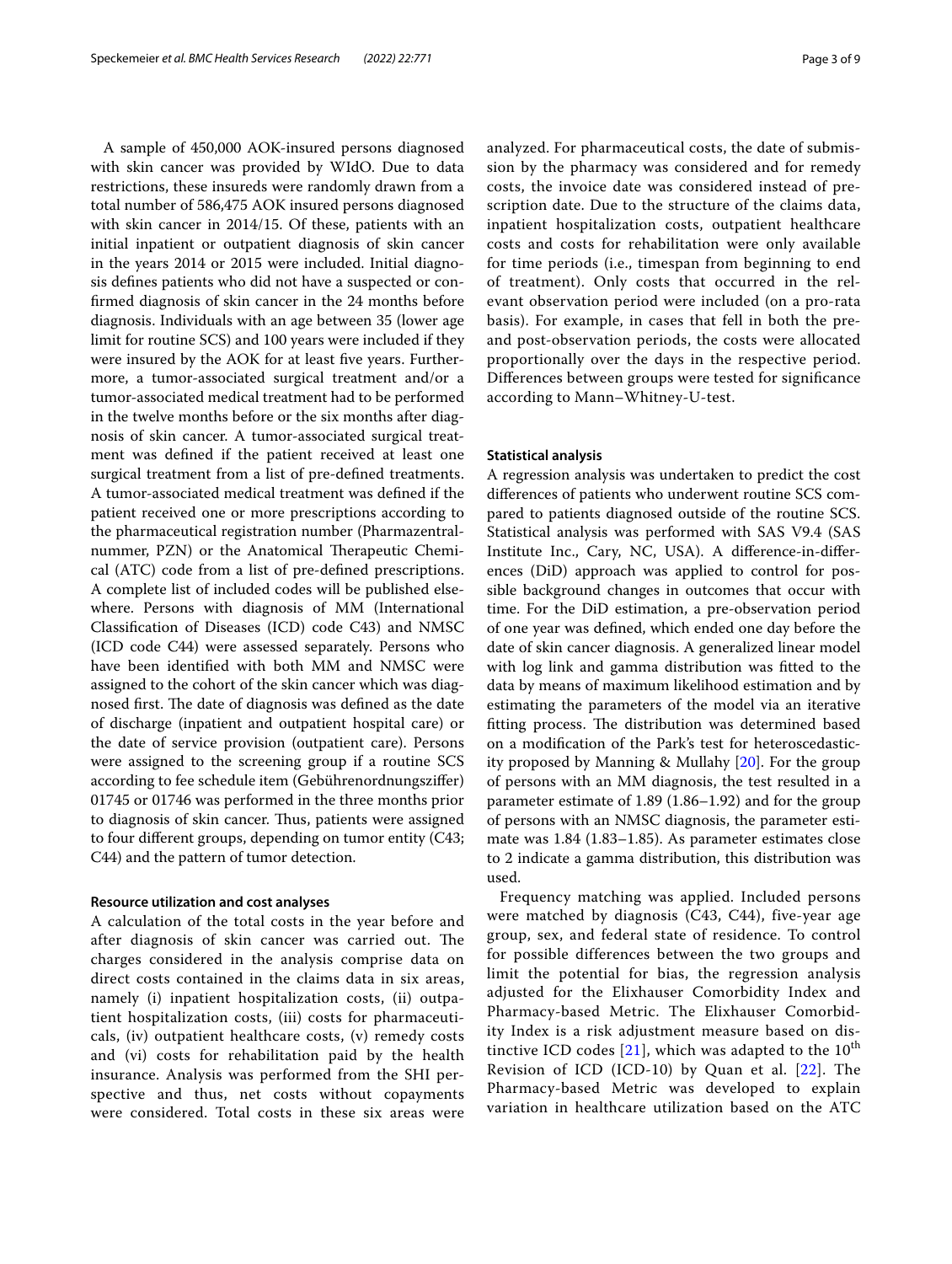|                                                      | <b>MM</b>          |               |              | <b>NMSC</b>        |                |                |
|------------------------------------------------------|--------------------|---------------|--------------|--------------------|----------------|----------------|
|                                                      | <b>Routine SCS</b> | Control       | <b>Total</b> | <b>Routine SCS</b> | Control        | <b>Total</b>   |
| $\mathsf{n}$                                         | 6480               | 7153          | 13,633       | 43,308             | 74,860         | 118,168        |
| Female sex, %                                        | $49.4*$            | $54.4*$       | 52.0         | $51.4*$            | $53.5*$        | 52.7           |
| Age: mean (median)                                   | $63.3* (64.4)$     | $66.2*(67.9)$ | 64.8(66.1)   | $70.8*(73.7)$      | 74.0* (76.2)   | 72.8 (75.3)    |
| Elixhauser Comorbidity Index, pre-observation period |                    |               |              |                    |                |                |
| Mean                                                 | $3.14*$            | $3.51*$       | 3.34         | $3.74*$            | $4.13*$        | 3.99           |
| Median                                               | 3                  | 3             | 3            | 3                  | $\overline{4}$ | $\overline{4}$ |
| <b>SD</b>                                            | 2.63               | 2.74          | 2.69         | 2.70               | 2.78           | 2.76           |
| Min                                                  | $\Omega$           | $\Omega$      | $\circ$      | $\circ$            | $\mathbf{0}$   | $\circ$        |
| Max                                                  | 16                 | 19            | 19           | 18                 | 18             | 18             |
| Pharmacy-based Metric, pre-observation period        |                    |               |              |                    |                |                |
| Mean                                                 | $3.20*$            | $3.55*$       | 3.39         | $3.69*$            | $4.07*$        | 3.93           |
| Median                                               | 3                  | 3             | 3            | 3                  | $\overline{4}$ | $\overline{4}$ |
| <b>SD</b>                                            | 2.36               | 2.47          | 2.42         | 2.39               | 2.47           | 2.45           |
| Min                                                  | $\Omega$           | $\Omega$      | $\mathbf 0$  | $\mathbf{0}$       | $\mathbf{0}$   | $\mathbf{0}$   |
| Max                                                  | 14                 | 14            | 14           | 16                 | 17             | 17             |

#### <span id="page-3-0"></span>**Table 1** Characteristics of the included population

*SCS* skin cancer screening, *SD* standard deviation

\* signifcant diference according to Mann–Whitney-U-test between routine SCS and control, *p*<0.05

classification [[23\]](#page-8-21). Both Elixhauser Comorbidity Index and Pharmacy-based Metric were calculated for the pre-observation period. The resulting regression equation for individual i at time t is

# **Results**

## **Included population**

The selection of the included study population will be reported in detail elsewhere. Patients without a relevant

Total costs<sub>it</sub> =  $\beta_0 + \beta_1 * Scr_i + \beta_2 * Per_{it} + \beta_3 * (Scr_i * Per_{it}) + \beta_4 * PBM_i + \beta_5 * EH_i + \epsilon_{it}$ 

where.

- Scr = dummy-variable to distinguish between routine SCS that has taken place (1) and no routine SCS (0)
- $Per =$ dummy-variable to distinguish between pre-(0) and post-observation (1) period
- PBM=Pharmacy-based Metric
- EH=Elixhauser Comorbidity Index

and coefficient estimator  $\beta_3$  is of main interest as a DiD estimator [\[24\]](#page-8-22):

diagnosis of skin cancer and patients with a diagnosis of skin cancer before 2014 were excluded (*n*=271,613). A total of 7,474 patients were excluded because they were younger than 35 or older than 100 years of age. Further, 6,466 patients were excluded because information on federal state was missing or because they have been AOK-insured for less than five years. Finally, 32,646 patients have been excluded because no tumorassociated treatment was performed.

The inclusion criteria were met by  $13,633$  persons with a diagnosis of MM, of which 6,480 (47.5%) underwent routine SCS. In addition, a total of 118,168 per-

 $DiD = (costs_{treatment,post} - costs_{control,post}) - (costs_{treatment,pre} - costs_{control,pre})$ 

Additional analyses were conducted in which (i) persons who died in the observation period were excluded, (ii) only persons with an age of 35 to 64 years were included, (iii) only persons from 65 years of age onwards were included, and (iv) where screening costs for the individual persons diagnosed via routine SCS were subtracted.

sons with a diagnosis of NMSC have been included, of which 43,308 (36.6%) persons underwent routine SCS. Patient characteristics including scores of the risk adjustment measures are shown in Table [1.](#page-3-0) Persons with a diagnosis of MM were, on average, fve years younger in the routine SCS group when compared to the control group. Persons with a diagnosis of NMSC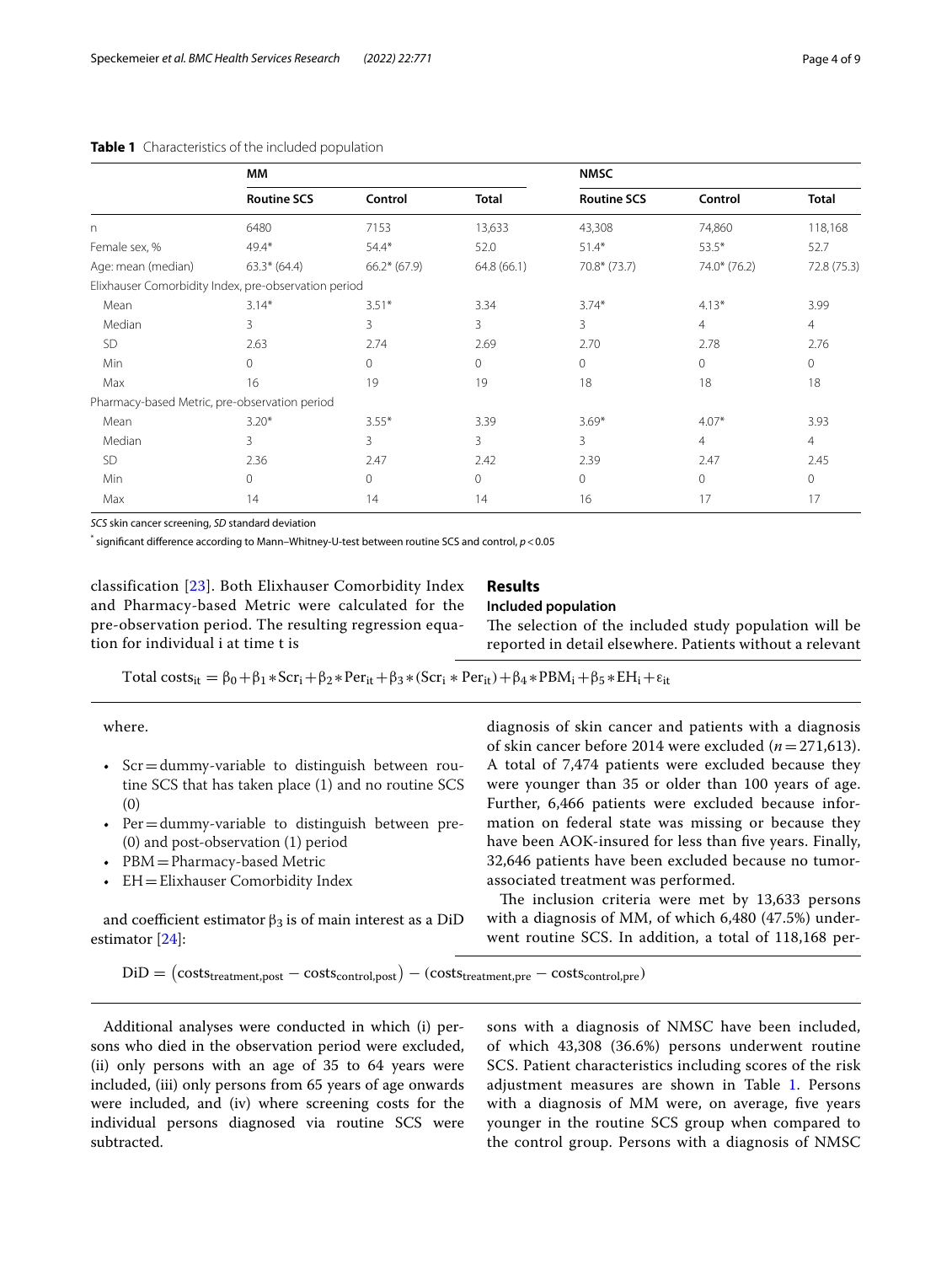detected via routine SCS were 2.1 years younger, on average. For persons with a diagnosis of MM and NMSC, scores of Elixhauser Comorbidity Index and Pharmacy-based Metric were lower in the routine SCS group compared to the control group, respectively. An overview of the results for the single scores of Elixhauser Comorbidity Index and Pharmacy-based metric is shown in Supplementary Table 1, Additional File [1](#page-7-0) and Supplementary Table 2, Additional File [2](#page-7-1).

#### **Treatment costs**

Descriptive statistics of costs for inpatient hospitalization, outpatient hospitalizations, pharmaceuticals, outpatient healthcare, remedies and rehabilitation as well as total costs as a sum of these components for the postobservation period are shown in Table [2.](#page-5-0) Respective costs for the pre-observation period are shown in Supplementary Table 3, Additional File [3](#page-7-2). Of note, the low minimum values occur due to the fact that costs for inpatient hospitalizations, outpatient healthcare and rehabilitation were calculated on a pro rata basis. For both indications, average costs in the respective six areas and average total costs were lower in the pre-observation as well as in the post-observation period in the group of persons with routine SCS compared to the control group.

Results of the main regression analyses are shown in Table [3.](#page-6-0) The matched and adjusted DiD estimation indicates cost savings of 18.8% (95% CI -23.1; -8.4) through routine SCS for patients with a diagnosis of MM. For patients with a diagnosis of NMSC, the analysis yields an increase in costs of 2.5% (95% CI -0.1; 5.2) through routine SCS.

#### **Results of the additional analyses**

Detailed results of the additional analyses are reported in Supplementary Table 4, Additional File [4](#page-7-3). When persons who died in the post observation period were excluded, the estimation yields cost savings of 17.7% (95% CI -29.5; -7.0) through routine SCS for patients with a diagnosis of MM. For patients with a diagnosis of NMSC who underwent routine SCS, costs are 1.0% (95% CI -1.6; 3.6) higher. Including persons from 35 to 64 years of age only indicates cost savings of 39.0% (95% CI -59.3; -21.2) through routine SCS in patients with MM. In patients with NMSC, the diference between screening and control group in this age group is 2.8% (95% CI -8.5; 2.7). Including persons from 65 years of age onwards only results in reduced cost of 4.5% (95% CI -17.2; 7.4) and increased costs of 4.4% (95% CI 1.3; 7.5) through routine SCS for patients diagnosed with MM and NMSC, respectively. Finally, when subtracting the costs for screening of the individual persons undergoing routine SCS, cost savings of 18.5% (95% CI -29.8; -8.1) and increased costs of 2.8% (95% CI 0.2; 5.5) arise for patients diagnosed with MM and NMSC, respectively.

#### **Screening costs for all persons who underwent screening**

Of the total number of 131,801 insured persons with skin cancer, 49,788 persons had undergone routine SCS. Based on the fact that the sample of 450,000 was randomly drawn from a sample of 586,475 insured persons with diagnosis of skin cancer, a total number of 64,888 AOK insured persons with positive SCS is estimated (49,788\*586,475/450,000). According to the SHI frequency statistic (GKV-Frequenzstatistik), which depicts the services that have been billed for SHI-accredited healthcare services, a total of 4,900,618 routine SCS were performed in AOK insured persons in 2014 and 2015 (of which 53% were billed with EBM 01746 and 47% with EBM 01745), leading to total screening costs of €96,162,994. Applying these costs to the estimated 64,888 individuals with routine SCS would result in screening costs of  $E1,482$  per detected skin cancer.

## **Discussion**

A total of 131,801 persons with skin cancer were included in this study. The majority of persons  $(n=118,168)$  were diagnosed with NMSC, while 13,633 persons were diagnosed with MM. Almost half of the persons with a diagnosis of MM (47.5%; 6480/13,633) underwent routine SCS while 36.6% (43,308/118,168) of NMSC patients underwent routine SCS. These numbers are similar to the proportions seen in the precursory pilot project SCREEN, in which 50.0% (585/1169) of MM and 37.8% of NMSC (2353/6218) patients were detected via routine SCS [\[10\]](#page-8-9).

The cost-analysis of this study regarding the healthcare costs of patients diagnosed with skin cancer in Germany shows for MM lower healthcare costs for patients with a diagnosis of MM detected via routine SCS compared to patients who were diagnosed outside of the routine SCS program. Analysis of specifc age groups indicates that this diference in costs was highest in patients younger than 65 years of age. In contrast, for patients diagnosed with NMSC there seems to be a tendency towards slightly higher costs in the group of persons with NMSC detected via routine SCS compared to the control group. However, both MM and NMSC are detected by routine SCS, with the program aiming to detect early stages. Considering the high proportion of NMSC in the total number of skin cancers diagnosed, the beneft of the routine SCS remains unclear. Since only cost analyses have been carried out so far, a need for a well-conducted costefectiveness analysis can be derived. Up to now, only one other study has assessed economic aspects of the German routine SCS program. Krensel et al. [[19](#page-8-17)] included 12,790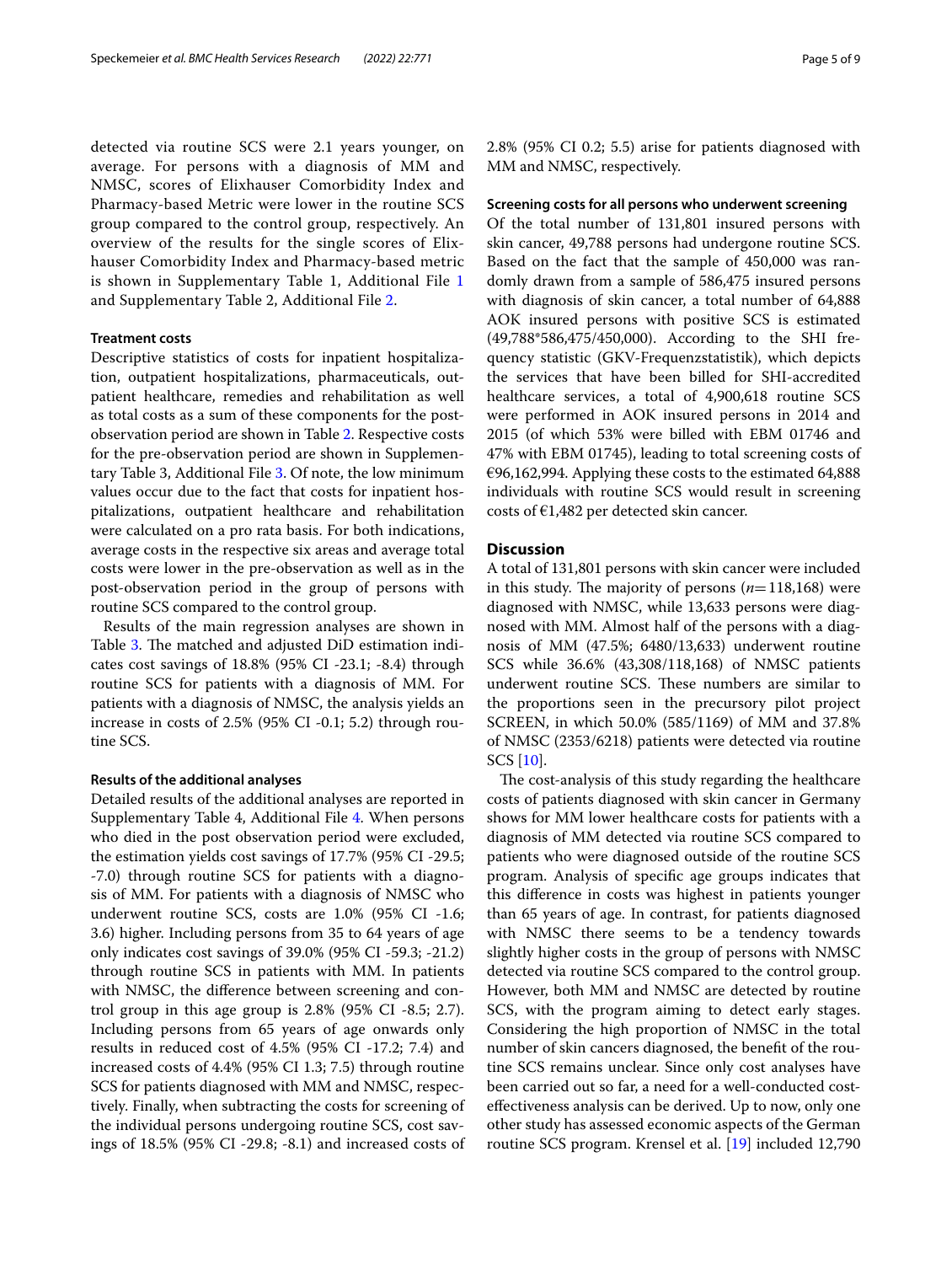## <span id="page-5-0"></span>**Table 2** Treatment costs in the post-observation period

|                                    | MM                                     |            |              | <b>NMSC</b>        |            |              |
|------------------------------------|----------------------------------------|------------|--------------|--------------------|------------|--------------|
|                                    | <b>Routine SCS</b>                     | Control    | <b>Total</b> | <b>Routine SCS</b> | Control    | <b>Total</b> |
| n.                                 | 6480                                   | 7153       | 13,633       | 43,308             | 74,860     | 118,168      |
|                                    | <b>Inpatient hospitalization costs</b> |            |              |                    |            |              |
| Mean                               | 2767.10                                | 4573.43    | 3714.85      | 2216.85            | 3004.00    | 2715.51      |
| Median                             | 0.00                                   | 1428.09    | 315.96       | 0.00               | 0.00       | 0.00         |
| <b>SD</b>                          | 6814.68                                | 9890.87    | 8614.61      | 6683.39            | 7684.00    | 7342.92      |
| Min                                | 0.00                                   | 0.00       | 0.00         | 0.00               | 0.00       | 0.00         |
| Max                                | 122,713.87                             | 312,520.45 | 312,520.45   | 228,671.61         | 309,797.95 | 309,797.95   |
| <b>Outpatient hospital costs</b>   |                                        |            |              |                    |            |              |
| Mean                               | 67.01                                  | 107.81     | 88.41        | 33.24              | 41.52      | 38.49        |
| Median                             | 0.00                                   | 0.00       | 0.00         | 0.00               | 0.00       | 0.00         |
| <b>SD</b>                          | 354.06                                 | 494.66     | 434.02       | 213.64             | 288.76     | 263.76       |
| Min                                | 0.00                                   | 0.00       | 0.00         | 0.00               | 0.00       | 0.00         |
| Max                                | 18,173.77                              | 23,034.12  | 23,034.12    | 21,251.64          | 32,051.07  | 32,051.07    |
| <b>Costs for pharmaceuticals</b>   |                                        |            |              |                    |            |              |
| Mean                               | 1233.64                                | 2897.47    | 2106.62      | 1040.48            | 1356.63    | 1240.76      |
| Median                             | 210.32                                 | 348.40     | 272.99       | 310.14             | 426.03     | 380.69       |
| SD                                 | 5575.41                                | 11,783.59  | 9397.53      | 4254.56            | 5157.71    | 4848.66      |
| Min                                | 0.00                                   | 0.00       | 0.00         | 0.00               | 0.00       | 0.00         |
| Max                                | 123,840.14                             | 193,379.38 | 193,379.38   | 434,528.54         | 589,672.64 | 589,672.64   |
| <b>Outpatient healthcare costs</b> |                                        |            |              |                    |            |              |
| Mean                               | 1090.04                                | 1255.63    | 1176.92      | 1173.56            | 1248.93    | 1221.30      |
| Median                             | 819.56                                 | 904.63     | 859.22       | 860.50             | 890.55     | 878.53       |
| SD                                 | 1637.92                                | 1887.42    | 1775.08      | 2147.24            | 2306.42    | 2249.67      |
| Min                                | 0.00                                   | 0.00       | 0.00         | 0.00               | 0.00       | 0.00         |
| Max                                | 33,857.41                              | 35,322.54  | 35,322.54    | 51,681.75          | 85,311.71  | 85,311.71    |
| <b>Remedy costs</b>                |                                        |            |              |                    |            |              |
| Mean                               | 102.73                                 | 133.49     | 118.87       | 114.16             | 140.43     | 130.80       |
| Median                             | 0.00                                   | 0.00       | 0.00         | 0.00               | 0.00       | 0.00         |
| SD                                 | 322.09                                 | 411.63     | 372.07       | 359.91             | 452.41     | 421.07       |
| Min                                | 0.00                                   | 0.00       | 0.00         | 0.00               | 0.00       | 0.00         |
| Max                                | 6855.40                                | 7845.54    | 7845.54      | 9346.20            | 16,780.75  | 16,780.75    |
| <b>Costs for rehabilitation</b>    |                                        |            |              |                    |            |              |
| Mean                               | 65.48                                  | 70.60      | 68.17        | 81.23              | 98.32      | 92.06        |
| Median                             | 0.00                                   | 0.00       | 0.00         | 0.00               | 0.00       | 0.00         |
| SD                                 | 534.11                                 | 529.33     | 531.60       | 579.65             | 692.11     | 653.19       |
| Min                                | 0.00                                   | 0.00       | 0.00         | 0.00               | 0.00       | 0.00         |
| Max                                | 16,980.56                              | 17,139.24  | 17,139.24    | 24,232.00          | 38,883.30  | 38,883.30    |
| <b>Total costs</b>                 |                                        |            |              |                    |            |              |
| Mean                               | 5326.00                                | 9038.42    | 7273.84      | 4659.52            | 5889.79    | 5438.50      |
| Median                             | 2108.40                                | 3682.95    | 2886.44      | 1902.03            | 2577.06    | 2297.33      |
| SD                                 | 10,399.32                              | 17,673.30  | 14,788.79    | 9151.26            | 10,717.84  | 10,188.89    |
| Min                                | 2.68                                   | 1.85       | 1.85         | 1.24               | 0.60       | 0.60         |
| Max                                | 187,263.84                             | 318,825.87 | 318,825.87   | 439,873.87         | 593,014.08 | 593,014.08   |

All costs in €. Costs for screening are included. *SCS* skin cancer screening, *SD* standard deviation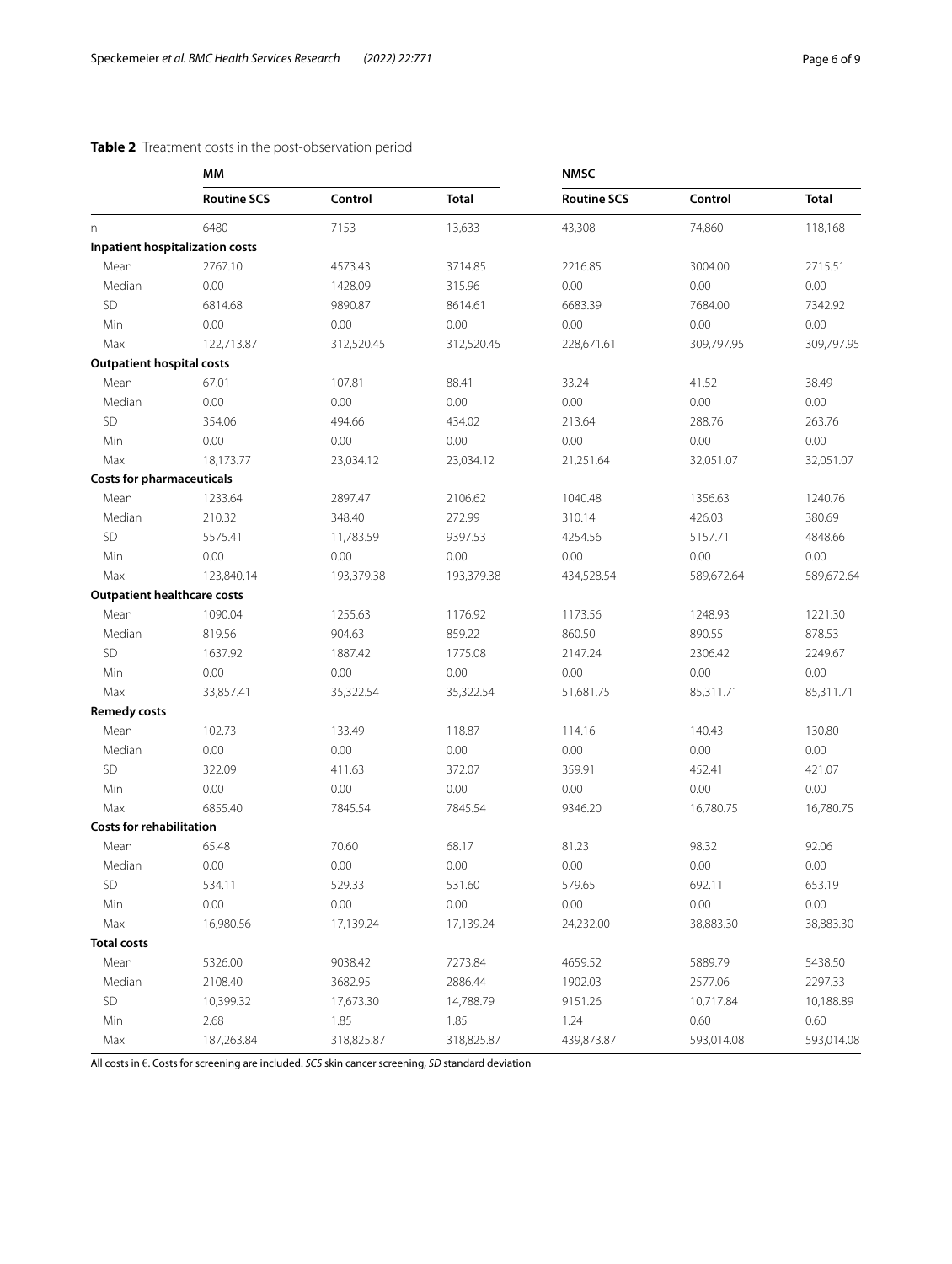| Parameter           | <b>Estimate</b>        | <b>Standard error</b> | 95% CI                 |                        | Z        | Pr >  Z |
|---------------------|------------------------|-----------------------|------------------------|------------------------|----------|---------|
| MM, main analysis   |                        |                       |                        |                        |          |         |
| Intercept           | 7.5284                 | 0.0336                | 7.4626                 | 7.5942                 | 224.16   | < .0001 |
| Scr                 | $-0.3563$              | 0.0317                | $-0.4185$              | $-0.2942$              | $-11.24$ | < .0001 |
| Per                 | 0.8360                 | 0.0317                | 0.7739                 | 0.8981                 | 26.39    | < .0001 |
| Scr*Per             | $-0.1720$ <sup>a</sup> | 0.0466                | $-0.2634$ <sup>a</sup> | $-0.0807$ <sup>a</sup> | $-3.69$  | 0.0002  |
| EH                  | 0.1036                 | 0.0061                | 0.0916                 | 0.1155                 | 17.01    | < .0001 |
| PBM                 | 0.1391                 | 0.0082                | 0.1231                 | 0.1551                 | 17.04    | < .0001 |
| NMSC, main analysis |                        |                       |                        |                        |          |         |
| Intercept           | 7.3222                 | 0.0142                | 7.2943                 | 7.3501                 | 514.17   | < .0001 |
| Scr                 | $-0.2106$              | 0.0132                | $-0.2364$              | $-0.1847$              | $-15.95$ | < .0001 |
| Per                 | 0.3476                 | 0.0085                | 0.3310                 | 0.3643                 | 40.95    | < .0001 |
| Scr*Per             | 0.0249a                | 0.0130                | $-0.0006^a$            | 0.0504 <sup>a</sup>    | 1.92     | 0.0555  |
| EH                  | 0.1013                 | 0.0027                | 0.0960                 | 0.1065                 | 37.95    | < .0001 |
| PBM                 | 0.1640                 | 0.0031                | 0.1579                 | 0.1701                 | 52.64    | < .0001 |

<span id="page-6-0"></span>

| Table 3 Results of the main regression analyses |  |  |  |  |  |  |
|-------------------------------------------------|--|--|--|--|--|--|
|-------------------------------------------------|--|--|--|--|--|--|

*CI* Confdence interval, *Scr* dummy-variable to distinguish between routine SCS that has taken place and no routine SCS, *Per* dummy-variable to distinguish between pre- and post-observation period, *PBM* Pharmacy-based Metric, *EH* Elixhauser Comorbidity Index; Screening\*Period denotes the DiD estimator

<sup>a</sup> Differences in coefficients between table and text arise as the text reports exact numbers, calculated as ((e^coefficient)-1)\*100%

patients with a diagnosis of skin cancer and analyzed the costs for the year after diagnosis by applying entropy balancing, a DiD approach and generalized linear models. Despite some methodological similarities between the study of Krensel et al. and this study, a number of diferences exist. For example, Krensel et al. included patients with a biopsy or excision in order to verify the diagnosis while in this study only persons who underwent tumorassociated surgical treatment and/or a tumor-associated medical treatment have been included. Another major diference is the separate analysis of patients with MM and NMSC in this study. In their aggregate analysis, Krensel et al. [[19\]](#page-8-17) found lower costs for patients in the routine SCS group for the observation period. However, these cost savings were outweighed by screening costs for all persons covered by the SHI, which resulted in a cost increase of  $E872-964$  for patients diagnosed by routine SCS. In our analysis, a defnite assertion about the screening costs per detected individual with skin cancer could not be made. Our sample included individuals who underwent tumor-associated surgical treatment and/ or a tumor-associated medical treatment only. Due to these restrictive inclusion criteria, it cannot be ensured that all skin cancer cases were actually included in the analysis. In addition, our model specifcation allows us to derive percentage diferences instead of absolute cost diferences and consequently, no precise statement can be made about the infuence of screening costs on the observed savings. Of note, our estimated screening costs of €1,482€ per detected skin cancer are slightly higher than the  $\epsilon$ 1,339 to  $\epsilon$ 1,431 estimated by Krensel et al. [\[19](#page-8-17)],

which is most likely due to the restrictive inclusion criteria in our study.

Based on the results of 108,000 total skin examinations, Guther et al. [[25\]](#page-8-23) developed a targeted risk-group model for routine SCS with the aim to facilitate targeted screening. The model is composed of a number of risk factors, including hair color, age, and history of skin cancer. The authors postulate that using their risk calculator can reduce the number needed to screen by around 50% and offers increased sensitivity for MM detection and similar sensitivity for NMSC detection when compared to the routine SCS program. While most of the risk factors mentioned by Guther et al. were not accessible in the claims data, the analysis of specifc age groups shows strongly pronounced cost diferences of 39% (95% CI -59.3; 21.2) in the group of persons aged 35 to 64 years. This observation may be due to the fact that early MM stages are more likely to be detected by routine SCS in this age group than outside of the routine SCS. The earlier treatment would then lead to lower costs. Analogously, evidence shows that the introduction of routine SCS leads to an increased incidence of in situ and invasive skin cancer, accompanied by an increasing rate of thin MM and decreasing rate of thick MM [[26](#page-8-24)]. However, in our study information on tumor stage was not available and consequently, diferences related to tumor stage between the groups remain speculative.

The present study has several limitations. First, per defnition, screening involves testing asymptomatic persons. Thus, individuals with suspected skin cancer who have participated in the SCS program must not be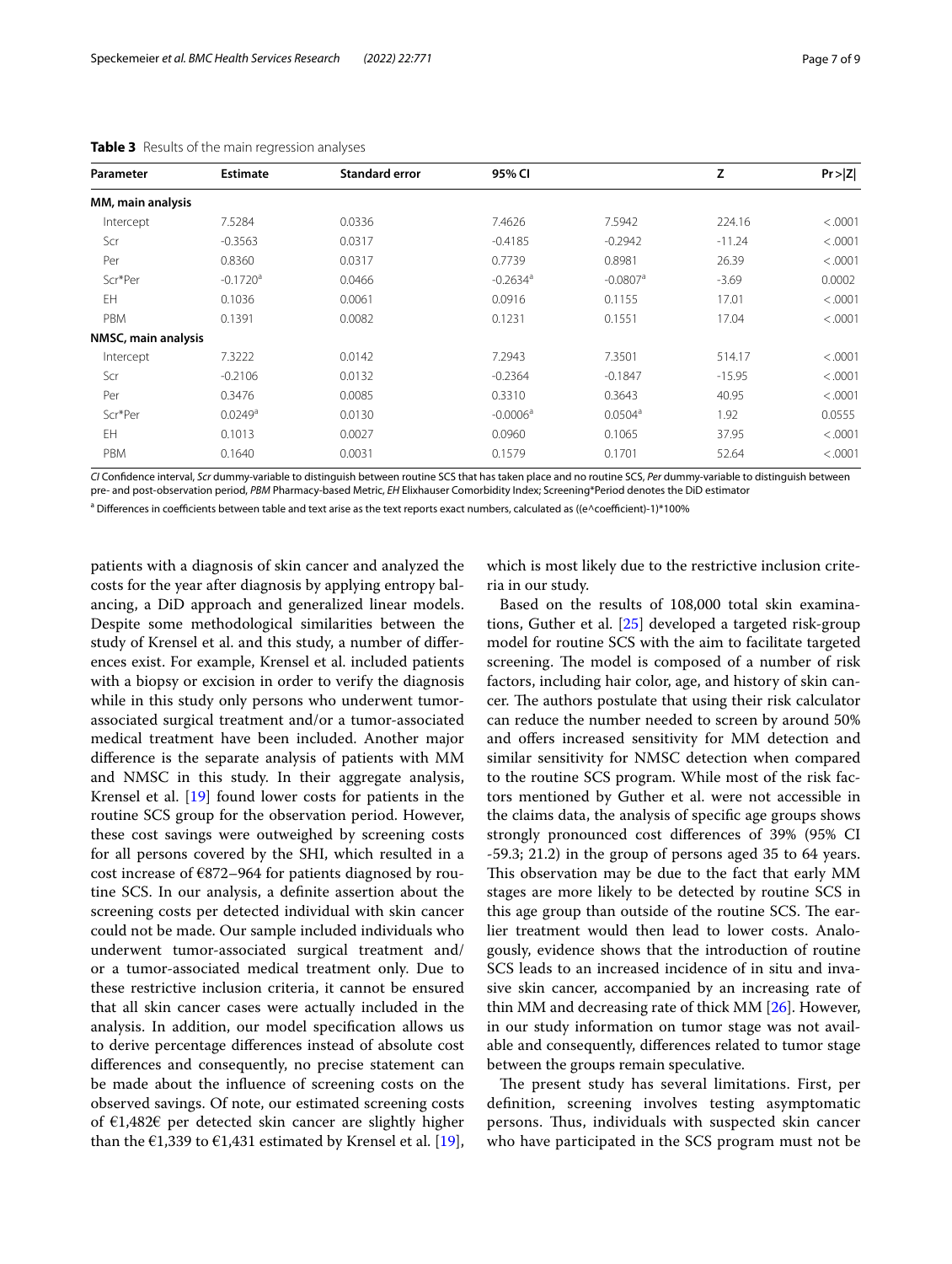included in the routine SCS group. However, based on the available data, it was not possible to identify symptomatic patients in the routine SCS group who attended the SCS program to undergo diagnostic testing of their suspected skin cancer. This is due to the fact that in Germany, the medical documentation of dermatologists is anonymous and not contained in the claims data. Up to now, no data linkage is possible. This likely results in an overestimation of the true number of persons with routine SCS-detected skin cancer in the routine SCS group. This limitation was also mentioned in context of the precursory pilot program [[10](#page-8-9)]. Within the scope of this study, total costs in the six areas were determined and compared for the observation period, which means that also non-tumor-related costs were included. A marked right-skewedness was seen in total costs, indicating a non-negligible infuence of very expensive procedures that do not necessarily have to be skin cancer-related. Further, it cannot be ruled out that persons participating in routine SCS might have a more favorable health behavior and prevalence of comorbidities when compared to persons not attending the routine SCS program. Persons with comorbidities are known to pose a higher burden on the healthcare system. Although risk adjustment was performed by employing Elixhauser Comorbidity Index and Pharmacy-based Metric, it cannot be ruled out that certain efects remain uncontrolled. Finally, this analysis only included insureds from one SHI and therefore, the patient population might not be representative of the entire population of statutory insured persons. However, as described above, the distribution of tumor entities was comparable to the proportions seen in the pilot project SCREEN [\[10](#page-8-9)].

## **Conclusions**

Concluding, the results of this study indicate that routine SCS leads to lower costs in the year after diagnosis for persons diagnosed with MM. Cost diferences were more pronounced in younger persons. The results do not provide a confrmation that routine SCS is viable from an economic perspective for persons diagnosed with NMSC. Methodological limitations inherent to the evaluated data have to be considered, due to which the screening costs of all insured persons were not taken into account. Future studies should aim to investigate the cost-efectiveness of the German routine SCS. These studies should seek to compare the specific patient benefts, such as an increase in quality of life or a reduction in the recurrence rate, with the additional costs of the routine SCS. Advancements of the German routine SCS program should address the problem that the majority of detected skin cancers do not clearly

beneft from early detection. In addition, the question of whether a screening offer for specific risk populations would be an advisable alternative to the routine SCS program remains.

#### **Abbreviations**

ATC: Anatomical Therapeutic Chemical Classifcation; BCC: Basal cell carcinoma; MM: Malignant melanoma; NMSC: Non-melanoma skin cancer; OPS: German procedure classifcation (Operationen- und Prozedurenschlüssel); SCC: Squamous cell carcinoma; SCS: Skin cancer screening; WIdO: AOK Research Institute (Wissenschaftliches Institut der AOK); ICD: International Classifcation of Diseases; DiD: Diference-in-diferences; PZN: Pharmazentralnummer; SHI: Statutory Health Insurance.

#### **Supplementary Information**

The online version contains supplementary material available at [https://doi.](https://doi.org/10.1186/s12913-022-08141-9) [org/10.1186/s12913-022-08141-9](https://doi.org/10.1186/s12913-022-08141-9).

<span id="page-7-3"></span><span id="page-7-2"></span><span id="page-7-1"></span><span id="page-7-0"></span>

| Additional file 1.        |  |  |
|---------------------------|--|--|
| <b>Additional file 2.</b> |  |  |
| <b>Additional file 3.</b> |  |  |
| <b>Additional file 4.</b> |  |  |

#### **Acknowledgements**

The authors would like to thank the advisory board (Prof. Dr. med. Carola Berking, University Hospital Erlangen, Prof. Dr. phil. Nico Dragano, University Hospital of Düsseldorf, Prof. Dr. med. Dirk Schadendorf, Essen University Hospital, Prof. Dr. rer. pol. Jürgen Wasem, University of Duisburg-Essen) for their expertise.

#### **Authors' contributions**

The study concept was developed by JW, SN, KP and CS. CS, KP and SN conducted the health economic analysis. PT, KS, AS, HL and MN designed and performed data processing for the cohort studies which form the basis for the health economic analysis. AS, PT, KS, HL, MN, SN, KP and CS discussed the study in regular meetings with substantive contributions to the conduct of the analysis. PD made the data available and gave advice during the study. All authors contributed to the manuscript and approved the manuscript.

#### **Funding**

Open Access funding enabled and organized by Projekt DEAL. The project was funded by the innovation fund of the Joint Federal Committee (Gemeinsamer Bundesausschuss) with grant number 01VSF18001.

#### **Availability of data and materials**

The claims data supporting the fndings of this study are not publicly accessible. Data have been provided by the AOK Research Institute (Wissenschaftliches Institut der AOK, WIdO) for the purpose of the study only. Therefore, the datasets used and/or analysed during the current study are available from the corresponding author on reasonable request.

#### **Declarations**

#### **Ethics approval and consent to participate**

The study was approved by the ethics committee of the University Hospital Essen. All methods were carried out in accordance with relevant guidelines and regulations. All data was used solely for the purpose of the study and the authors had no access to identifying information. As the nature of the study is retrospective ethics committee of the University Hospital Essen and the AOK Research Institute have waived consent for this study.

#### **Consent for publication**

Not applicable.